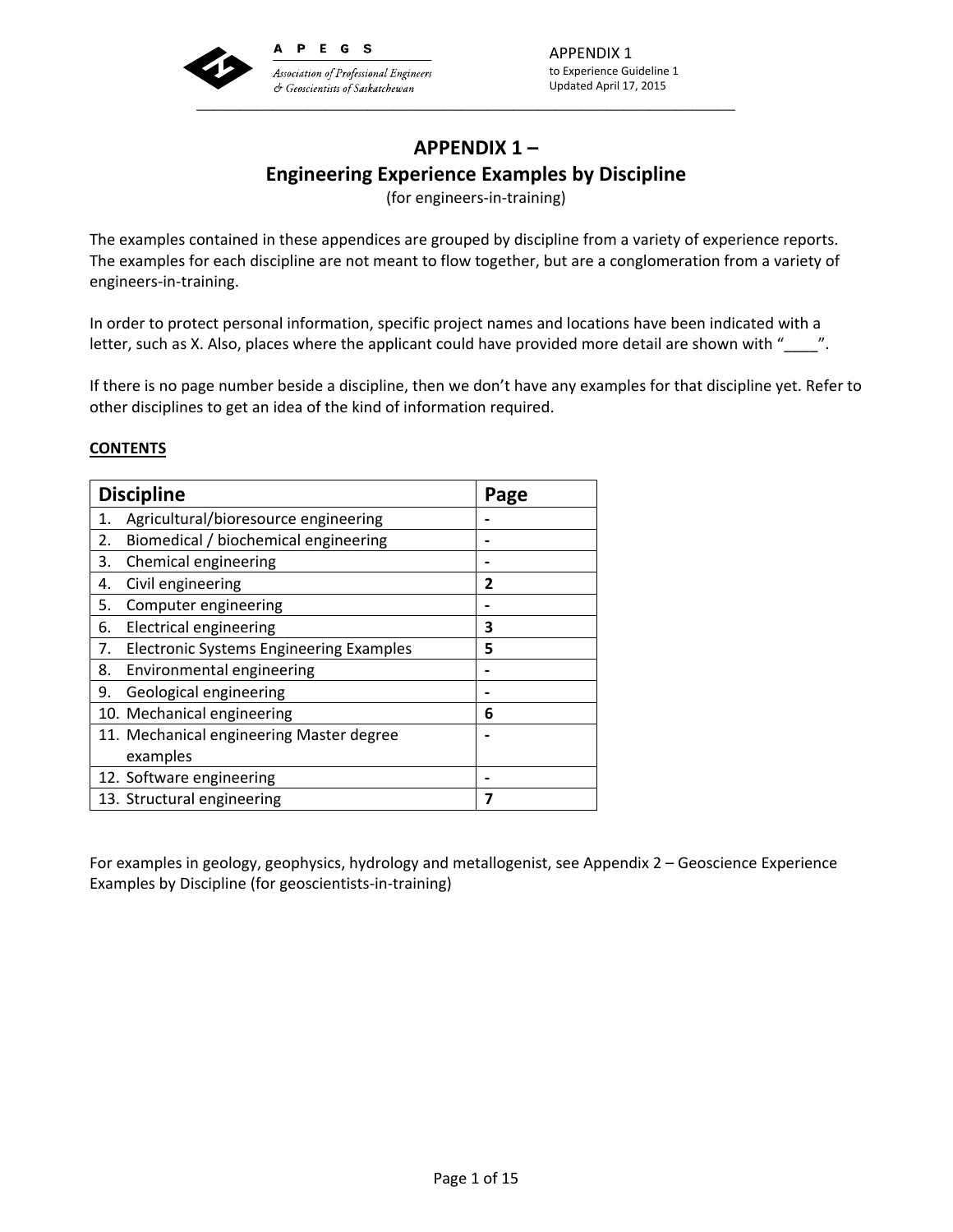

APPENDIX 1 to Experience Guideline 1 Updated April 17, 2015

# **Civil Engineering Examples**

## **Part 1 ‐ APPLICATION OF THEORY**

*Examples will be added to this section when they become available.*

## **Part 2 ‐ PRACTICAL EXPERIENCE**

Studying / exposure to existing engineering works

 For the X project, I conducted a site visit along with the research team to the water treatment lagoon. The visit helped me visualize the overall system and to trouble shoot issues that may arise with respect to water quality testing. The water quality sensors were located in the middle of the lagoon, and on windy days it was not possible to access the water quality sensors, as such the battery life of the sensor was increased to ensure that the sensor would keep operating even if the battery could not be changed during a scheduled visit.

#### **Part 3 ‐ MANAGEMENT OF ENGINEERING**

*Examples will be added to this section when they become available.*

## **Part 4 ‐ SOCIAL IMPLICATIONS OF ENGINEERING**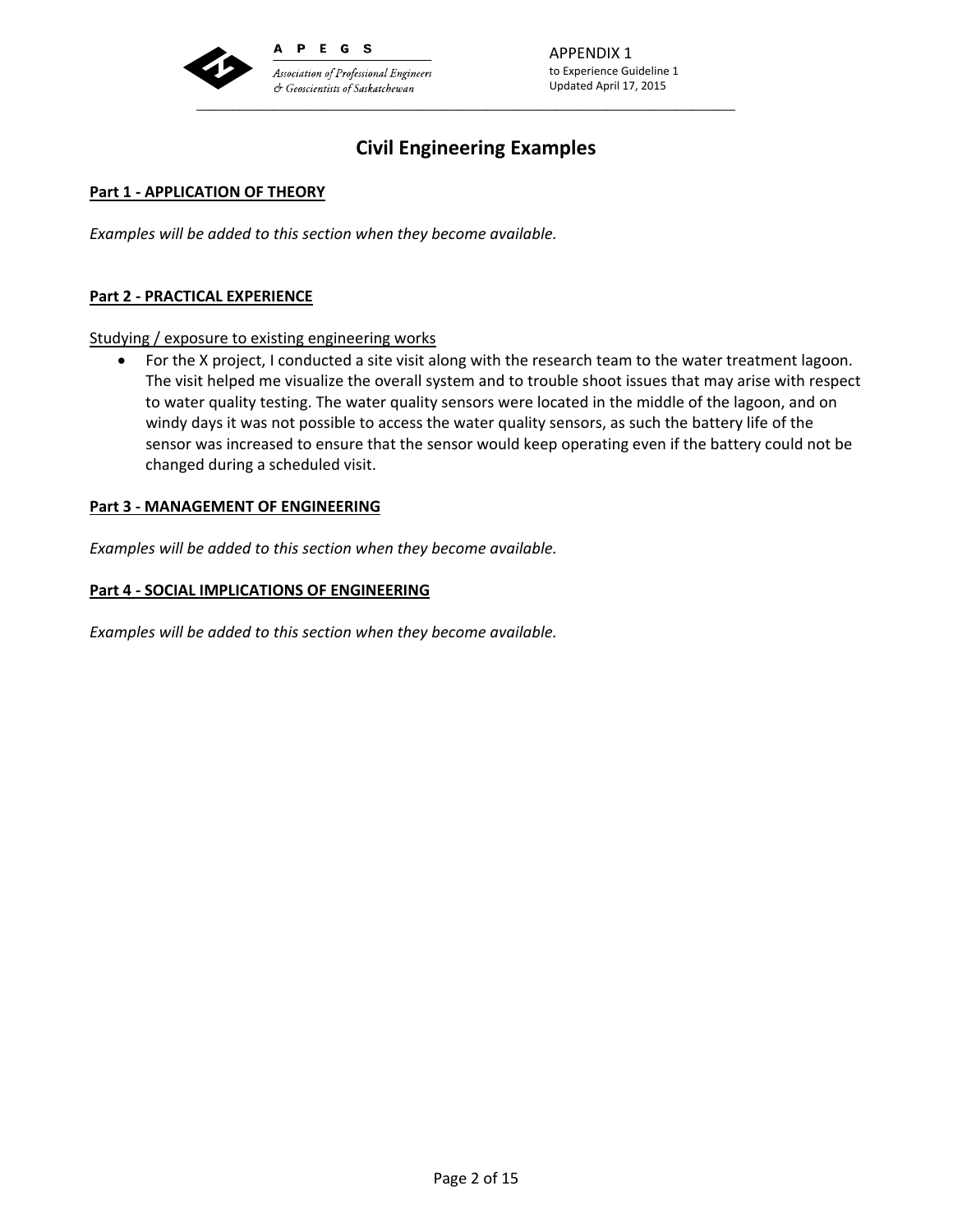

# **Electrical Engineering Examples**

# **Part 1 ‐ APPLICATION OF THEORY**

Analysis

- In the X project, I determined the ventilation, heating and cooling requirements for individual rooms according to ASHRAE Standard 62.1‐2013. The outcome was \_\_\_ <include detail>.
- I analyzed the control system integration requirements for multiple indoor central custom air handling units at the X Pumping Station. I made use of ASHRAE Guideline 11‐2009 for Field Testing of HVAC Controls Components as well as section 18 of the Canadian Electrical code that covers hazardous locations.

#### Design and synthesis

 I provided recommendations for a HVAC system for the Montreal Lake project, including terminal devices that served individual spaces as well as the central station equipment based upon the available electrical services, space and economical constraints.

## Testing methods

*Examples will be added to this section when they become available.*

Implementation

*Examples will be added to this section when they become available.*

# **Part 2 ‐ PRACTICAL EXPERIENCE**

Studying / exposure to existing engineering works

*Examples will be added to this section when they become available.*

Application of equipment in larger systems

*Examples will be added to this section when they become available.*

#### Limitations of practical engineering

 From my participation in the collection of performance data both at manufacturing facilities as well as installations in the field I have gained an understanding of the limitations of software simulations and theoretical calculations. I have seen firsthand that even subtle differences in operating conditions or parameter changes can affect the pre‐determined performance of equipment that is initially estimated using software modelling techniques. While on site at X project, I observed that the actual air flow and total static pressures measured differed from the calculations and bench testing that I compiled previously. The reason was <br>  $\le$  <include details>.

Significance of time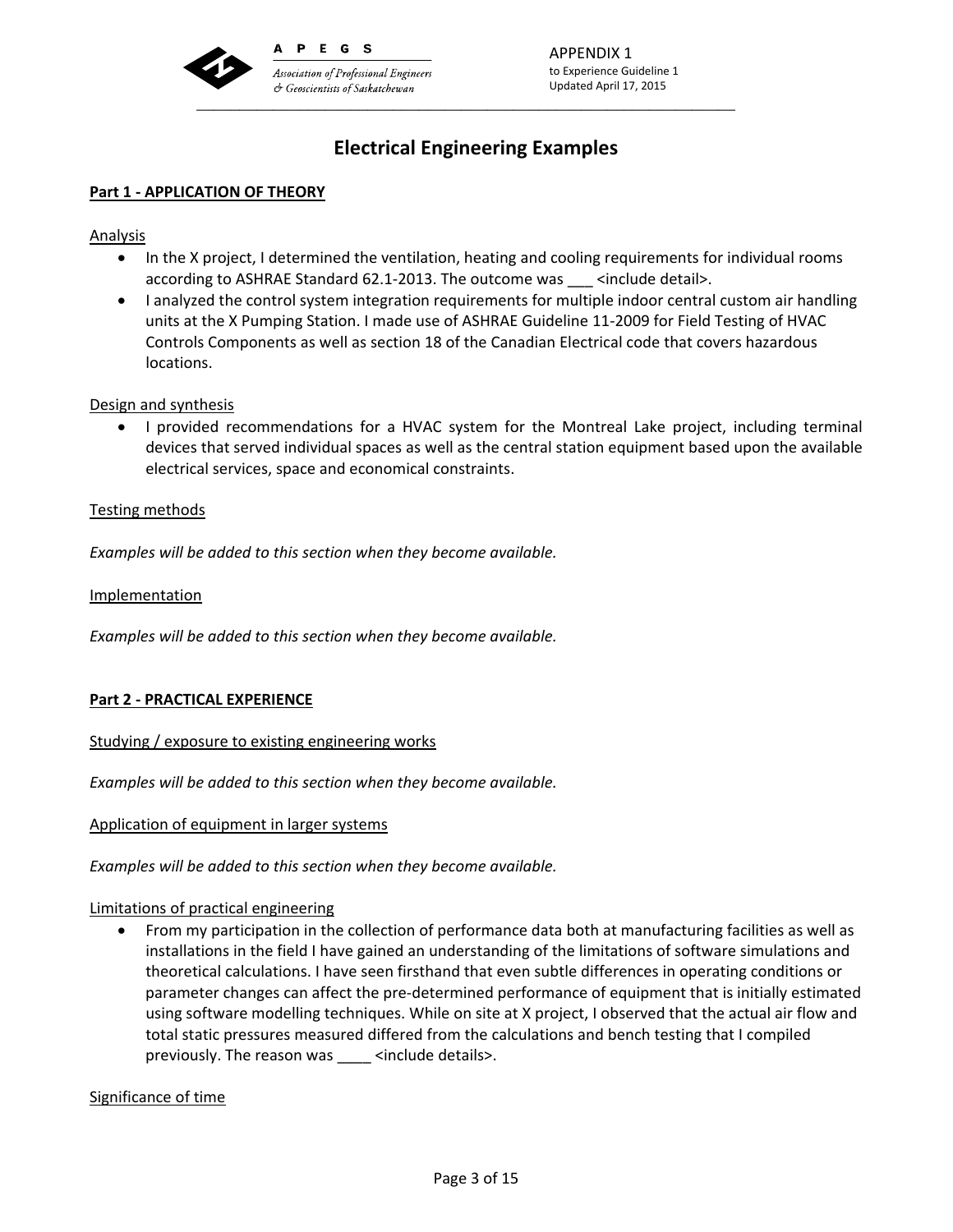

*Examples will be added to this section when they become available.*

## **Part 3 ‐ MANAGEMENT OF ENGINEERING**

*Examples will be added to this section when they become available.*

## **Part 4 ‐ SOCIAL IMPLICATIONS OF ENGINEERING**

Value and benefits to the public

*Examples will be added to this section when they become available.*

#### Safeguards and mitigating adverse impacts

 I was responsible in the X project to ensure that the distributed power generation solutions that our company was commissioning for our clients were electrically safe to prevent risk of injury, death or property damage on the secondary side of the electrical service. As well, I needed to ensure that the interconnected electrical equipment (which are AC‐DC inverters) met minimum anti‐islanding standards to ensure the safety of SaskPower personnel working on the electrical system in the event of a power outage or planned maintenance and construction.

Engineering activity and public at large

*Examples will be added to this section when they become available.*

Interest and involvement

*Examples will be added to this section when they become available.*

Significance of regulatory agencies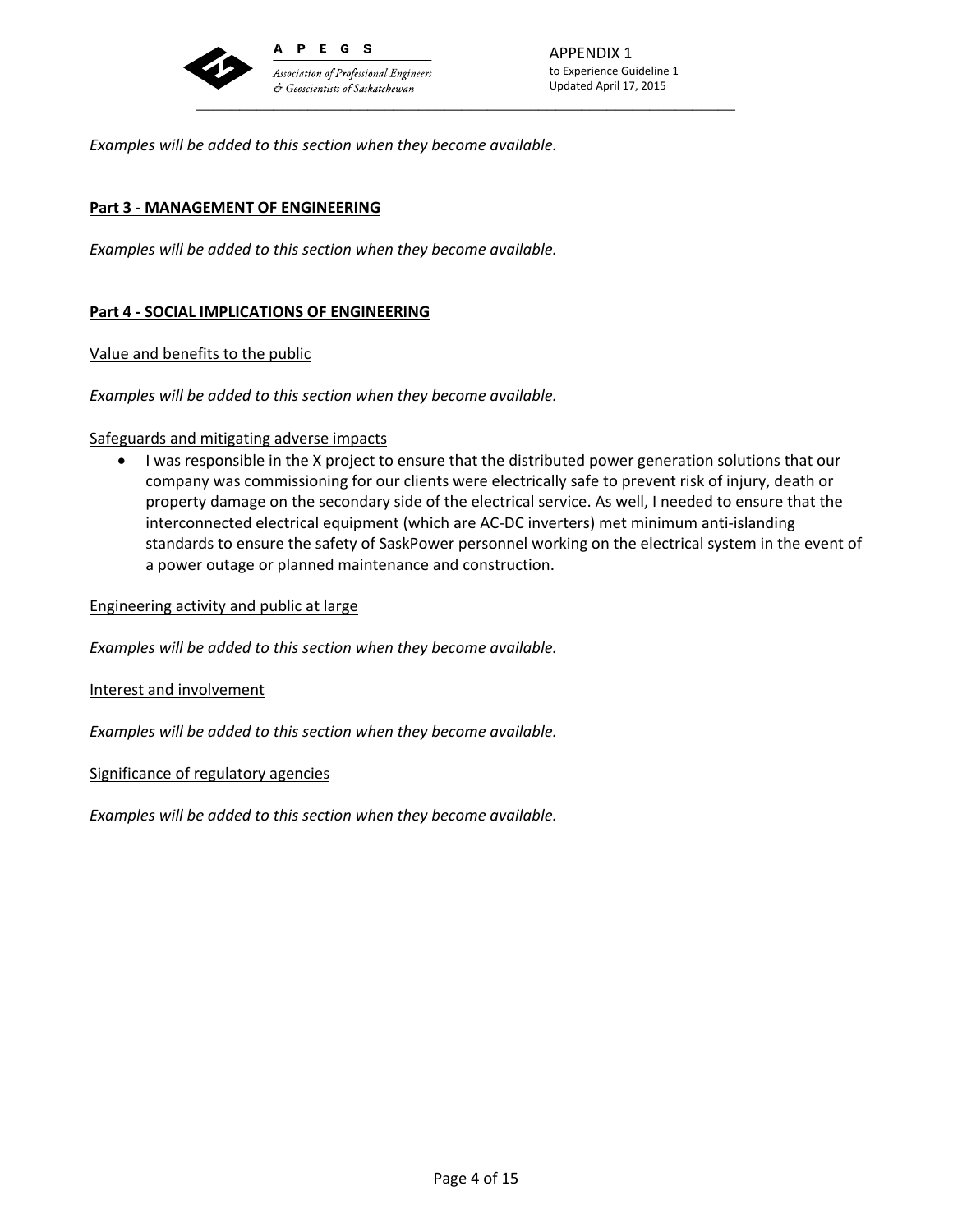

# **Electronic Systems Engineering Examples**

# **Part 1 ‐ APPLICATION OF THEORY**

Analysis

- For the X chemical building, I reviewed the list of chemicals and compared it with a list of corrosive chemicals to determine the building classification (Class and Division) as per the Canadian Electric Code (CEC) which would determine the wiring methods required.
- On the X project, I performed a load calculation to determine the total power requirements of all the process equipment on site. I did this by explain how you did it>. Based on the load calculation, we sized the SaskPower service that would be required, which was  $\qquad$ .

## Design and synthesis

 For the X upgrade project, I worked on the design for two latge Variable Frequency Drives (VFDs) to be installed on the main distribution pumps (200HP and 250HP). I researched methods of harmonic mitigation for the VFD including active front ends and 18‐pulse front ends. Under the supervision of a senior engineer, I developed the specifications for the new VFDs. I provided direction to the CAD staff to create electrical drawings for this project through iterations of reviews and mark‐ups.

## Testing methods

*Examples will be added to this section when they become available.*

Implementation

*Examples will be added to this section when they become available.*

# **Part 2 ‐ PRACTICAL EXPERIENCE**

*Examples will be added to this section when they become available.*

#### **Part 3 ‐ MANAGEMENT OF ENGINEERING**

*Examples will be added to this section when they become available.*

#### **Part 4 ‐ SOCIAL IMPLICATIONS OF ENGINEERING**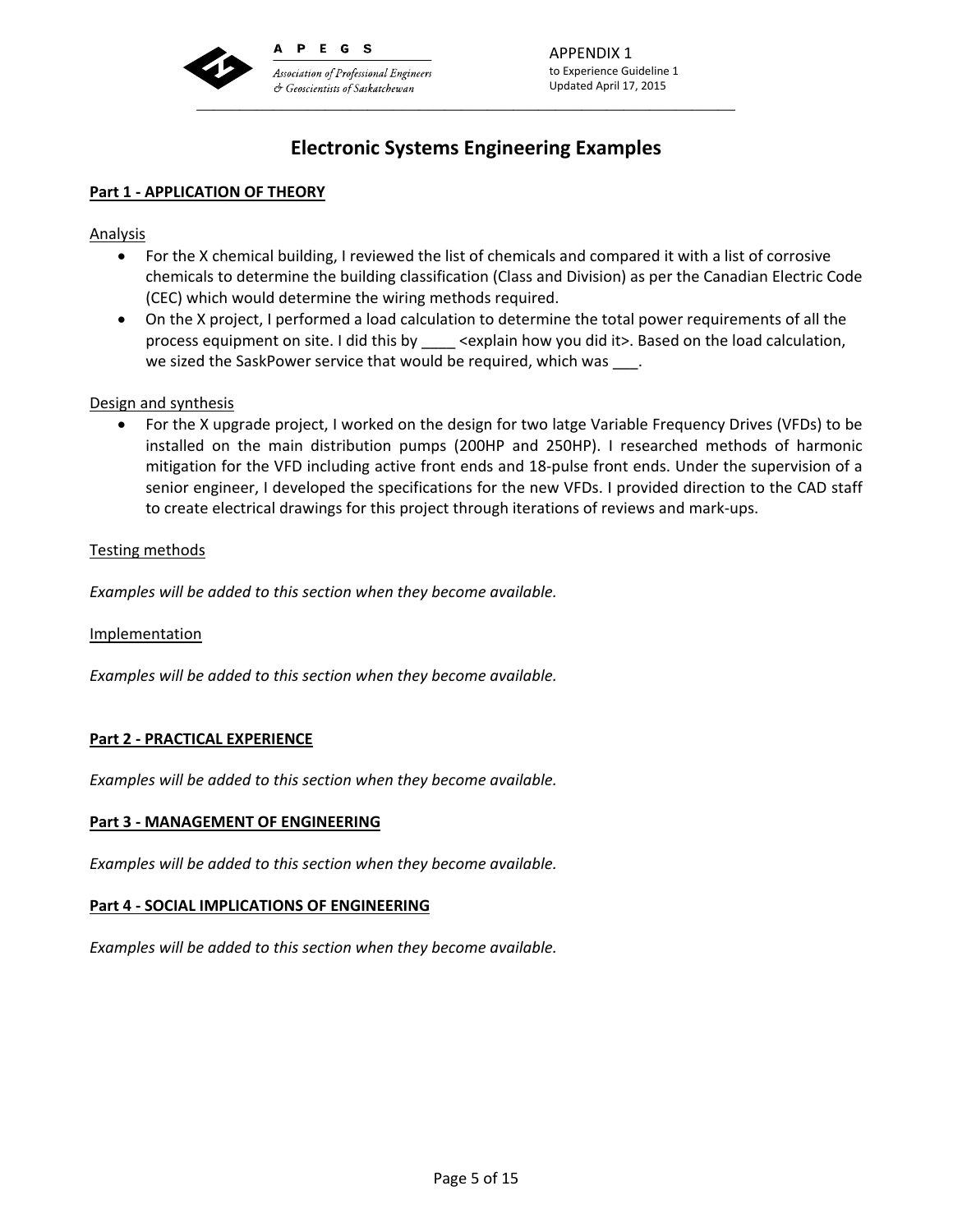

APPENDIX 1 to Experience Guideline 1 Updated April 17, 2015

# **Mechanical Engineering Examples**

## **Part 1 ‐ APPLICATION OF THEORY**

*Examples will be added to this section when they become available.*

#### **Part 2 ‐ PRACTICAL EXPERIENCE**

Studying / exposure to existing engineering works

• I had a much greater degree of interaction with the Operations personnel at facility X. This allowed me to better understand how the facility is operated and what challenges exist out in the field that may not seem obvious from the office. For example, I became aware of the advantage of having gate valves instead of 1/4 turn ball valves in areas that might be prone to unintentional opening/ closing due to operations bumping into them.

## Application of equipment in larger systems

 I learned the importance of working with raw goods manufacturers during the design process. You can design and model products for months but it means very little if the vendors you are using can't achieve what you design. I had a lot of interaction with our metal fab vendors and worked to understand their manufacturing parameters, process, and limitations. There was some rework to be done and design changes that were necessary as a result.

#### Limitations of practical engineering

*Examples will be added to this section when they become available.*

Significance of time

• In the X project, I was exposed to both reactive and planned maintenance and have seen how both job planning and scheduling can affect the time required to repair equipment and the overall cost to repair. What happened was \_\_\_\_ <provide details>.

#### **Part 3 ‐ MANAGEMENT OF ENGINEERING**

*Examples will be added to this section when they become available.*

#### **Part 4 ‐ SOCIAL IMPLICATIONS OF ENGINEERING**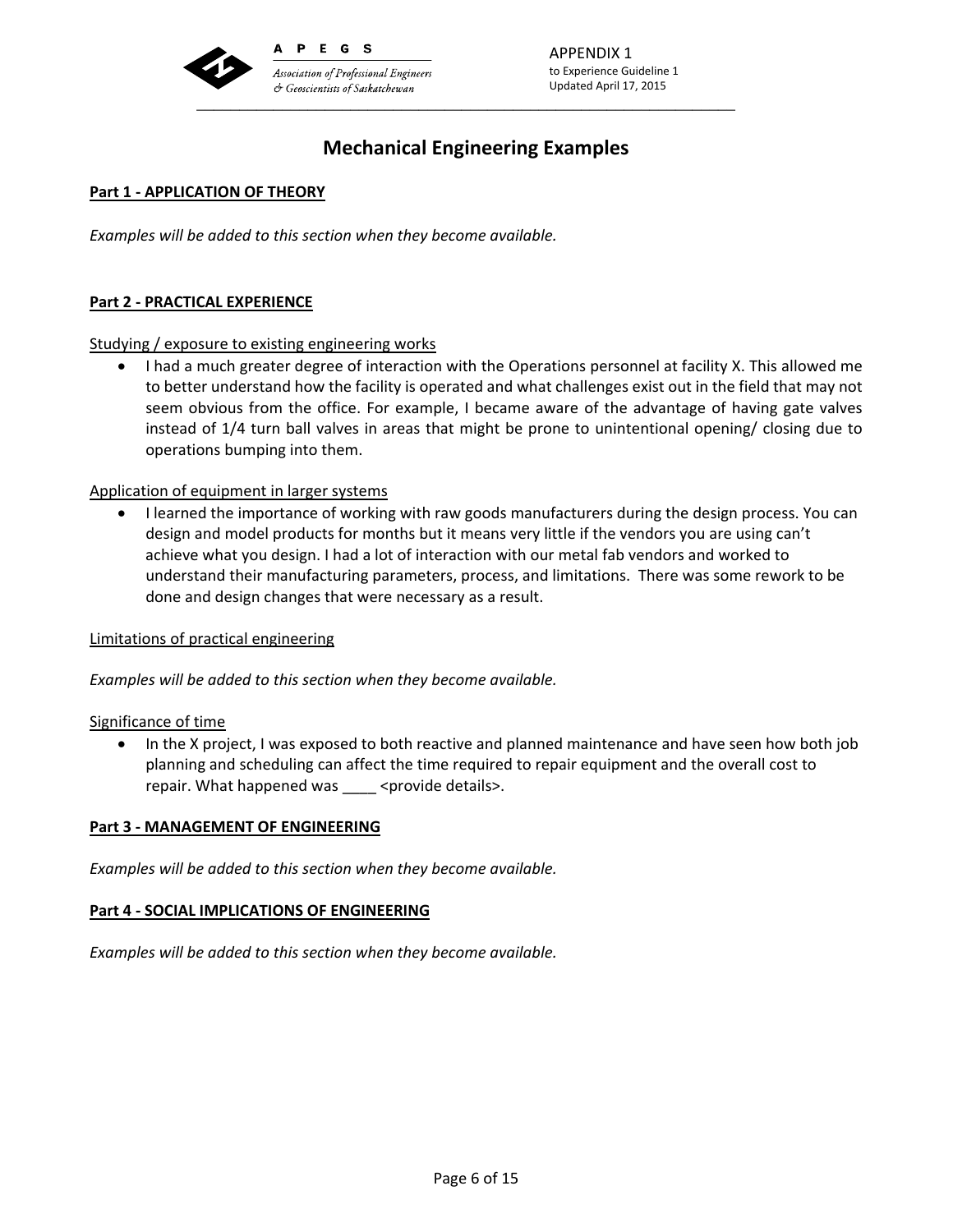

APPENDIX 1 to Experience Guideline 1 Updated April 17, 2015

# **Structural Engineering Examples**

## **Part 1 ‐ APPLICATION OF THEORY**

#### Analysis

- I performed a load rating analysis on the X Bridge according to the CSA-S6-00 Canadian Highway Bridge Design Code using Saskatchewan Highway and Transportation's (SHT) primary legal truck loads to determine feasibility of widening the existing structure. Several widening options were evaluated and compared to the existing structural capacity of the hybrid steel plate girders to determine strengthening requirements. A thorough detailed analysis was required as the steel girder's material and cross‐sectional properties varied along their length.
- I performed a load rating analysis on the X Bridge according to the CSA-S6-00 Canadian Highway Bridge Design Code to determine if the current load restriction of 5 tonne was valid given the corrosion and deterioration found in the bottom chord members of the trusses.
- I performed a number of load rating analysis on steel, timber, and concrete bridges throughout the province to typically determine feasibility of rehabilitating existing structures and/or as part of routine inspections.
- I performed an analysis on a drag conveyor drive coupler after a catastrophic failure. I completed the calculations required to verify that the component was not undersized or incorrect for the application. I determined that the coupler failed due to an installation error and worked to re‐configure the system so that future installation errors would be less likely to occur. The result was a new type of coupling was selected and an evaluation of the guarding protecting the coupler was also completed.
- I gained experience in two new methods of analysis: direct analysis method (as described in ANSI/AISC 360‐10 Specification for Structural Steel Buildings) and modified effective length method using buckling analysis (as described in "A rational approach to obtaining effective lengths of compression members in framed structures" by Dekker and Burdzik). I analyzed building trusses using the two new methods of analysis as well as the more traditional effective length method. Direct analysis and modified effective length with buckling analysis are more time consuming, but they do give more accurate results, especially for arch shaped building trusses.
- I performed structural analysis of a pre-stressed wall panel located within the X plant as part of plant upgrades to the X production system. I performed the analysis for gravity and lateral loads to ensure equilibrium conditions were maintained at all times and that the requirements for the concrete code were satisfied. Based on the results of my analysis, the modifications to enlarge the existing opening were acceptable even though there was a loss of one pre-stressing strand.
- I analyzed the complete building structure of the X project for wind, earthquake and gravity loading. The project is a four‐storey structural steel building with concrete shear walls (stair and elevator shafts) for the lateral load resisting system. I performed analysis by hand for gravity and lateral loads prior to modeling the complete building to run the software analysis. I found that software analysis confirmed my hand calculations which gave me a high level of confidence in the results.
- I performed a complete building analysis for the X Building. The building is a 70+ year old wood and glulam structure. Parts of the building had experienced settlement of nearly 250mm and large cracks were observed in several of the roof glulam beams. My analysis indicated cracked roof beams were not sufficient for current now loading and cross bracing the corners of the building were insufficient for wind and earthquake loading. These deficiencies were submitted to the building owner in a report and upgrades were subsequently performed.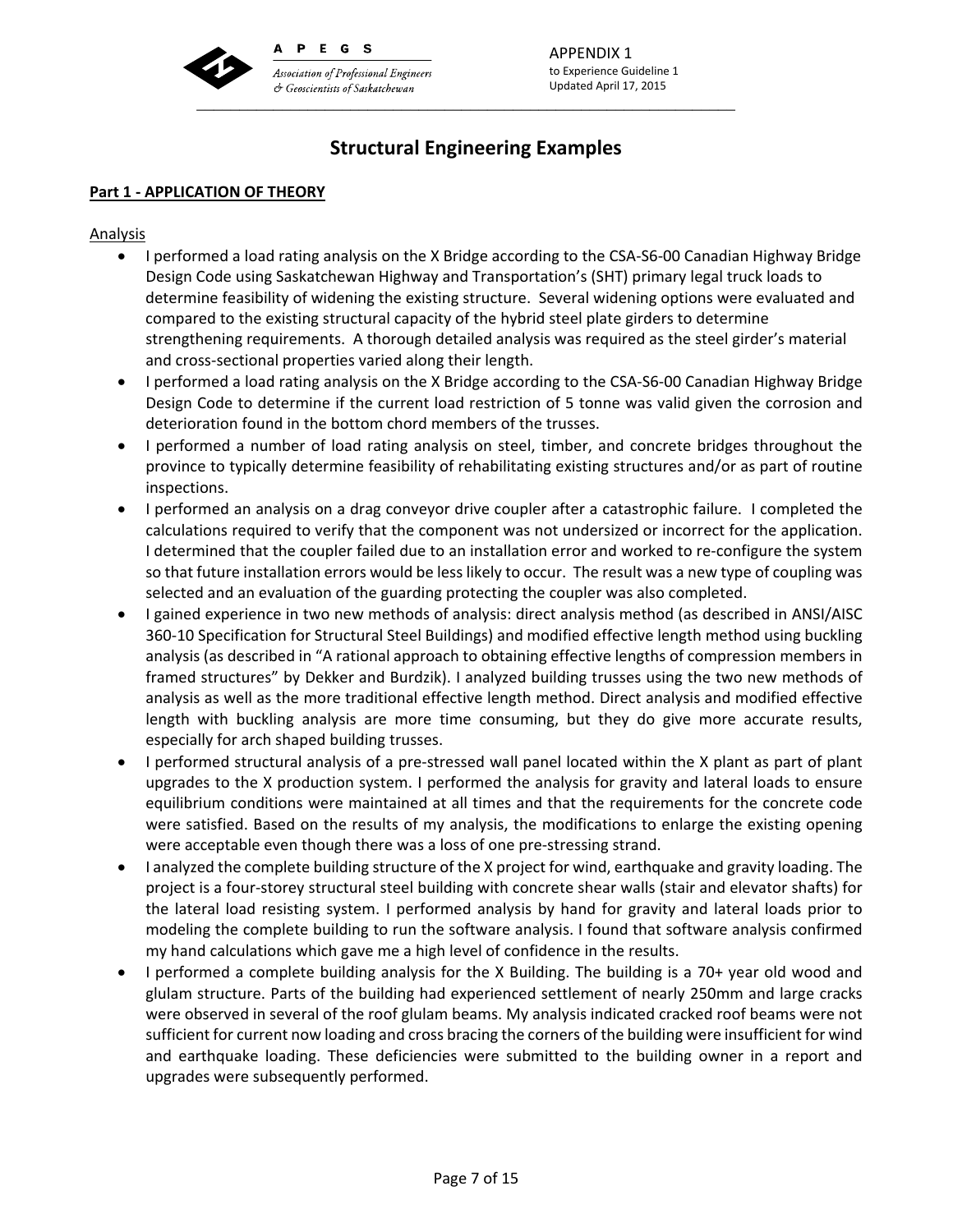

PEGS A

**Association of Professional Engineers** & Geoscientists of Saskatchewan \_\_\_\_\_\_\_\_\_\_\_\_\_\_\_\_\_\_\_\_\_\_\_\_\_\_\_\_\_\_\_\_\_\_\_\_\_\_\_\_\_\_\_\_\_\_\_\_\_\_\_\_\_\_\_\_\_\_\_\_\_\_\_

APPENDIX 1 to Experience Guideline 1 Updated April 17, 2015

# Design and synthesis

- I designed the strengthening details for the widening of the X Bridge. Strengthening consisted of bolting steel plates to the top and bottom flanges of the hybrid steel girders and bottom flanges of the floor beams, attaching nelson studs to the top flanges of the hybrid steel girders to make the girders composite with the concrete deck, and modification of the cast in place concrete girders in the abutment spans.
- I carried out the full design of two new building lines for client X. The "A Series" is an arch shaped building for spans of 30' to 30', while the "J Series" is a gable style building with spans of roughly 120' to 200'. While I relied on input from my supervisor for various aspects of the design, I completed the full design from building frames and bracing right down to each and every connection. I worked with AutoCAD technicians as they modeled and detailed all of the building components.
- Following the analysis I completed above, I designed the lateral load resisting system for the four‐storey X building located in X. I performed the design using reinforced concrete theory as described in the concrete code (CSA A.23‐04). The design had to incorporate both wind and seismic loading as required by NBC 2010. I successfully detailed the design to accommodate a typical wall thickness and reinforcing (for ease of construction) while allowing for unusually large elevator openings at several locations.
- I designed the reinforced concrete floor slabs as part of the X renovations. I utilized the common slab design software SpSlab to verify the design after I completed the initial design by hand. I found the software was especially useful when calculating deflections of the two way slab system. During construction, I re‐visited the design several times to perform specific calculations relating to the loading of construction equipment of the slab. Following these calculations, I issued specific instructions to the contractor allowing a specific piece of equipment to operate on the slab within specific operating requirements.

# Testing methods

- I participated in several bridge deck testing programs for client X on project X. Deck testing consisted of delamination testing by chain‐dragging, procuring concrete powder samples for chloride testing, concrete cover testing using electronic cover meter, and CSE testing (copper sulfate electrode testing).
- I arranged for and participated in the Magnetic Particle Testing of a 5 span steel bridge near X for Saskatchewan Highway and Transportation. Testing program was required after a previous inspection I performed found fatigue cracking in several welds on the horizontal bracing affixed to the bottom flange of the main girders.
- To verify the increased capacities we determined using direct analysis and the modified effective length method, we performed destructive testing on a number of our building trusses. My role was \_\_\_\_. The theory was proved to be correct, and it allowed me to gain an appreciation for the various load and resistance factors that are utilized in specimens and assisted the lab technician as he carried out the tests.
- I reviewed concrete test results for the X building in Lloydminster to ensure the concrete being supplied was achieving the strength specified it the project specifications. In addition, I wanted to see concrete strength test results prior to heavy equipment being placed on floor slabs. Based on the test results, I would determine whether the equipment could be allowed on the slab.

# Implementation

• I performed life cycle costing analysis on several bridge structures to determine the least cost alternative for several rehabilitation options and performed maintenances and rehabilitation evaluations for many bridge structures for client X and client B as part of their typical routine inspections. One example project specifically was .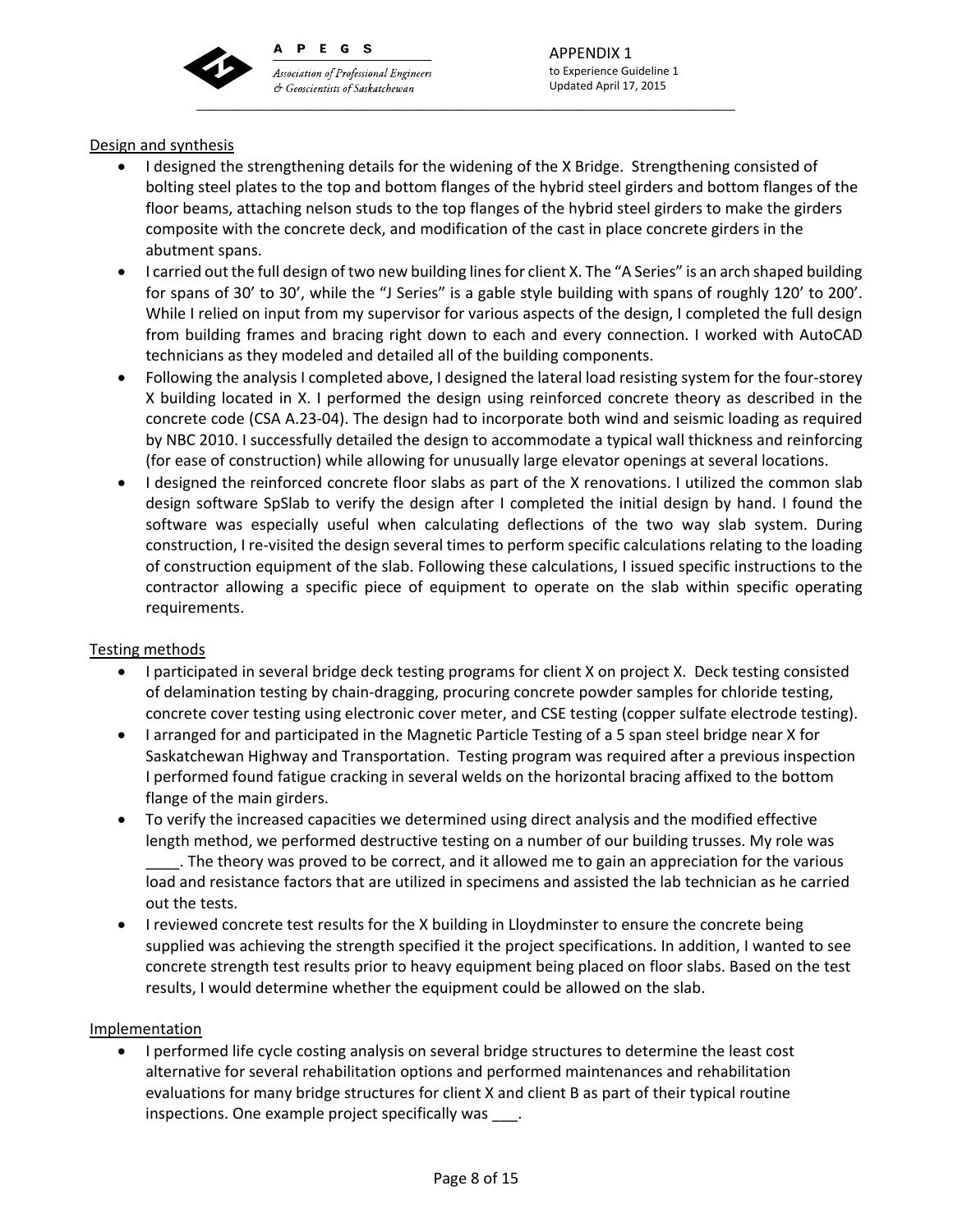

& Geoscientists of Saskatchewan

\_\_\_\_\_\_\_\_\_\_\_\_\_\_\_\_\_\_\_\_\_\_\_\_\_\_\_\_\_\_\_\_\_\_\_\_\_\_\_\_\_\_\_\_\_\_\_\_\_\_\_\_\_\_\_\_\_\_\_\_\_\_\_

 When the first "A Series" building was sold and installed, I got the opportunity to make two site visits to the building. I was able to interact with the crew about issues they had during installation as well as just appreciate the result of our months of work.

# **Part 2 ‐ PRACTICAL EXPERIENCE**

Studying / exposure to existing engineering works

- I provided site inspections for several projects that were designed by our office. This work entailed checking accuracy of reinforcing steel placement, concrete placement/finishing, quality assurance, and other construction practices to ensure contractor's compliance with contract plans and specifications. Projects included; X Bridge Rehabilitation, X Culvert Replacement, and X Bridge Overpass Construction.
- I performed numerous routine visual inspections on steel, timber, and concrete bridges to determine material and performance defects for local, provincial, and federal public agencies. Inspections were carried out either according to Ontario Ministry of Transportation Bridge Structure Inspection Manual (OSIM) or other proprietary bridge management systems.
- I performed specialized detailed inspections that included destructive and non-destructive testing methods on several bridges and building structures throughout the province. Projects included; deck testing for X, detailed investigation of the X Bridge Piers for client X, Magnetic Particle Testing for X Bridge, structural assessment of X.
- I performed a number of building installation inspections to verify that the buildings were installed according to the original design intent. This inspection is required in Alberta for the building permit application. The majority of the buildings that I visited were to be used for storage facilities in the oil/gas sector.
- All of our manufacturing is done at the site I work out of so I am able to work closely with the welders as they work on custom projects or product development. This allows us to have constant input about the feasibility of our designs.
- I investigated water found inside members of the open web steel joist in the X building located in X. As part of the investigation, I drilled 1/8" diameter holes near the bottom of the tubular joist members. This drained any standing water inside. I then chose four tubes that contained water and reinforced those prior to cutting them to view the corrosion. The corrosion was minimal (some surface rusting) and a subsequent structural analysis indicated the surface rusting was not an issue. I then wrote a letter to client X summarizing my findings with a recommendation that the joist be monitored for further corrosion and moisture. The source of water in the members was not determined; no water has been observed since.
- I performed a complete building inspection of the X building prior to my analysis and design work there. My inspection was a visual examination of the glulam beams and columns, timber braces, and masonry walls. I measured crack widths and noted any rot or deterioration. My inspection revealed several areas in need of remedial work which I addressed in a report and subsequent analysis and design. As a whole, the building was in remarkably good condition which spoke to the initial engineering design choices that were made; in particular, the use of wood in an environment where other materials tend to corrode and deteriorate.

# Application of equipment in larger systems

 The role of computer software is vital in all aspects of our work; I use SAP 2000 structural software as a design and analysis aid when performing member analysis/design, I use Haestad's Culvertmaster software when analyzing existing hydraulic conditions and for designing the viable alternatives for a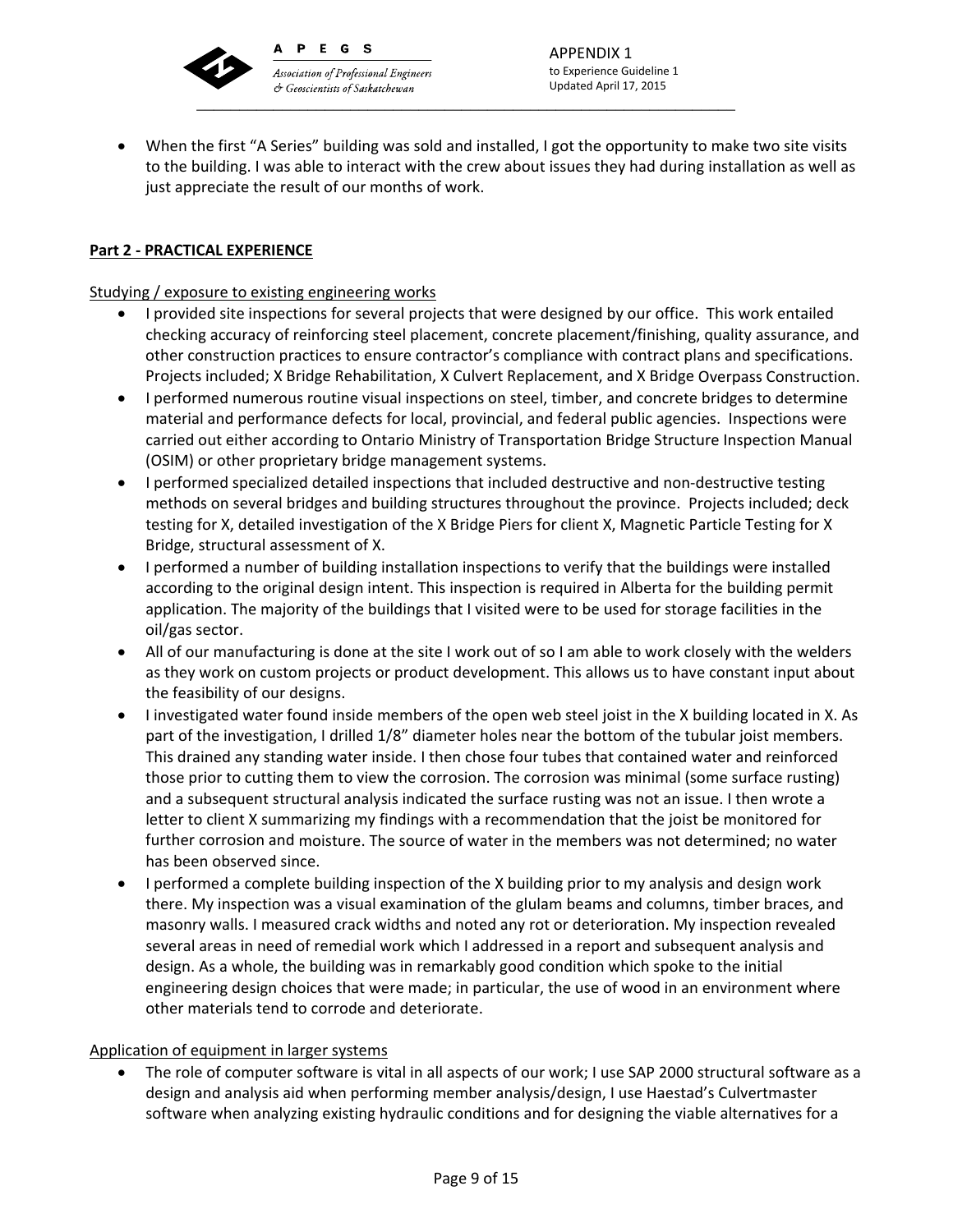

P E G S  $\mathbf{A}$ **Association of Professional Engineers** 

& Geoscientists of Saskatchewan

\_\_\_\_\_\_\_\_\_\_\_\_\_\_\_\_\_\_\_\_\_\_\_\_\_\_\_\_\_\_\_\_\_\_\_\_\_\_\_\_\_\_\_\_\_\_\_\_\_\_\_\_\_\_\_\_\_\_\_\_\_\_\_

APPENDIX 1 to Experience Guideline 1 Updated April 17, 2015

culvert replacement, I use Microsoft Excel as a calculation tool for performing repetitive calculations for structural analysis and for cost estimates for construction and fees.

# Limitations of practical engineering

- I have an understanding of the limits practical engineering when using testing equipment and techniques. Care must be taken and strict procedures must be followed in order to produce reliable and reproducible results so that the results can be accurately interpreted by others in order to achieve the desired results. An example from my work experience is  $\blacksquare$ .
- I provided engineering support for the replacement of a failed drive coupling on site. Some of the limitations encountered on this job were: the space required for access with tools and positions of people around, when assembly a component in the field it is not always easy to check tolerances when in a loud and vibrating environment such as a running mill. Also when field welding it can be difficult to keep the prepared area clean for ideal penetration and weld quality.
- I understand the limits of practical engineering when it comes to finite element analysis (FEA) programs such as STAAD.Pro. The results can only be as accurate as the input, so engineers must take care to ensure that they model represents real life loading and conditions as closely as possible. This issue arose when we were doing destructive testing on our trusses. Even with the precise material thickness and yield strengths from the mill certificates, we were still finding failure loads that were higher that what I determined with STAAD. We eventually determined that although the FEA model had pin support conditions, the actual connections, although not fixed, gave a slightly more rigid support. Once we modified the STAAD model, the results matched the load test.
- As part of the X project, I detailed two unique pile cages with a custom pile cap as part of the main stair support. During piling, the wrong pile cages were installed and the detailed stair support was missed. I was able to accommodate the stair support with the structural slab; however, the experience provided an excellent illustration of how using typical details throughout a project greatly increases the reliability in the field.
- A feature of the X project was a steel trellis above an outdoor seating area above the main floor. I designed the trellis to be free standing with a combination of moment and pin connections for the steel members. Unfortunately, because many of the connections were bolted to suit the hot dipped galvanized steel, the actual erection of the structure was very difficult and fabrication tolerances tended to compound over the length of the structure, resulting in a large bow that was difficult for the contractor to fix. Although bolted connections worked well structurally, they were not ideal, in this case, for field erection.
- While inspecting the piles and piling operation for the X project, I saw how difficult it can be to install drilled concrete piles in different soil conditions. I saw the auger bind several times when drilling through hard clay in project X which significantly delayed the drilling process. In other cases, the length of pile had to be adjusted to accommodate sand lenses and sloughing when bells were formed, such as in project Q. Seeing these difficulties on site allowed me to understand the recommendations in the geotechnical report much more thoroughly.

# Significance of time

 I was involved with the writing of proposals and estimating of engineering effort to complete proposed projects. This included determining available resources, calculation of man‐hours, and scheduling to ensure that the project can be completed on budget and within the given timeframe. My role was

\_\_\_.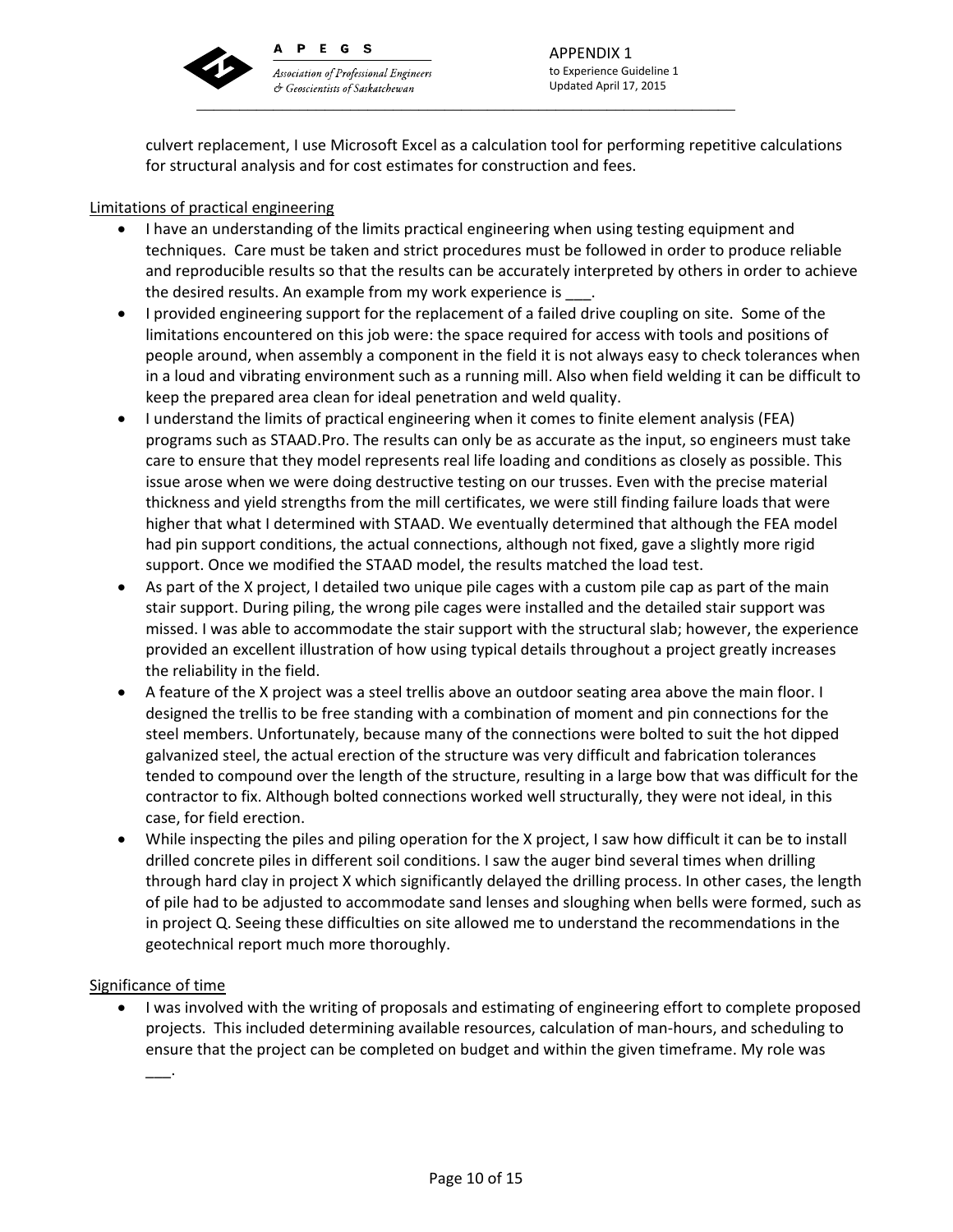PEGS  $\mathbf{A}$ 



Association of Professional Engineers & Geoscientists of Saskatchewan \_\_\_\_\_\_\_\_\_\_\_\_\_\_\_\_\_\_\_\_\_\_\_\_\_\_\_\_\_\_\_\_\_\_\_\_\_\_\_\_\_\_\_\_\_\_\_\_\_\_\_\_\_\_\_\_\_\_\_\_\_\_\_

APPENDIX 1 to Experience Guideline 1 Updated April 17, 2015

- The X tailings impoundment facility, is a weather and time‐dependent system. Adverse weather, such as high winds, large amounts of precipitation and freeze-dry conditions, as well as the time of year (i.e. summer vs. winter operation) are all taken into account in the deposition planning and daily operation of the tailings facility. I was made aware of the significance of time from the daily and seasonal changes to operation, including dust control, the increase in the addition of lime to the system (both changes in volume and location), changes to the flow of the treated effluent and changes to the tailings deposition location.
- Budget is one of the most important aspect of a project, but next, if not equally as important is timing. Whether it is because a project quote and drawings have to be provided in time to submit for board approval, or because a building must be on site and installed within a planned plant shutdown, I can appreciate the significance of time. A specific example would be  $\qquad$  where  $\qquad$ .
- I completed all contract administration work for the X project and often had one day to review and return shop drawings to maintain the construction schedule. This forced me to prioritize my daily tasks and focus on completing the most urgent first. It was necessary to develop a running list, updated daily, to assess the most urgent tasks and keep me productive with other projects as well.
- I took responsibility for the management of the construction, implementation, commissioning and completion of the installations of the systems sold under signed contracts with home owners, farms and businesses. This included careful cash flow management to unsure that constructions milestones were achieved to trigger process payments to maintain sufficient cash flow for our company. Timing and adhering to deadlines was imperative for the success of the projects in the following manner: 1) seasonal dependence: certain components of the project needed to be completed prior to freeze up. I attempted to minimize the impact of seasonal periods by managing the design and implementation of helical pile foundations instead of concrete so that sub‐zero temperatures would not extend foundation construction and concrete cure times. 2) Sequential order and significant lead times: I managed the longer than normal manufacturing lead times of the nacelle, generator and blades in addition to the time for SaskPower to execute the requested Preliminary Integration Study (PIS) for each project that required a grid interconnection. 3) Cash Flows: I managed the cash flows associated with our contractual obligations to our customers that we receive payment based upon achieving set milestones. This needed to be balanced with expenditures of cash and labour to reach these milestones on time and on budget. It was detrimental to expend cash and resources but not achieve milestones as then a cash deficit occurred which reflected poorly on our monthly financial reporting.

# **Part 3 ‐ MANAGEMENT OF ENGINEERING**

# Planning

- I have been involved with the planning of many projects from inception to completion. For example, for the X detailed bridge inspection; I wrote the proposal and prepared the fee estimate that won us the job, prepared the inspection plan, organized the manpower and equipment to perform the inspection, led the inspection, performed the load rating analysis, wrote the final report, and assisted with its presentation to our client.
- I worked with the purchasing, detailing, and manufacturing to come up with costing and timelines of projects during the quoting phase. Communication between all departments is especially important when we were quoting on a very large project or a project that was in some way out of the ordinary for us. An example of this was the X project where  $\sim$  <include outcome>.
- As part of the vault removal for the X project, my supervisor and I prepared a work plan (sequence) for the contractor to complete the work. Because one of the vault walls was a load bearing wall, lintels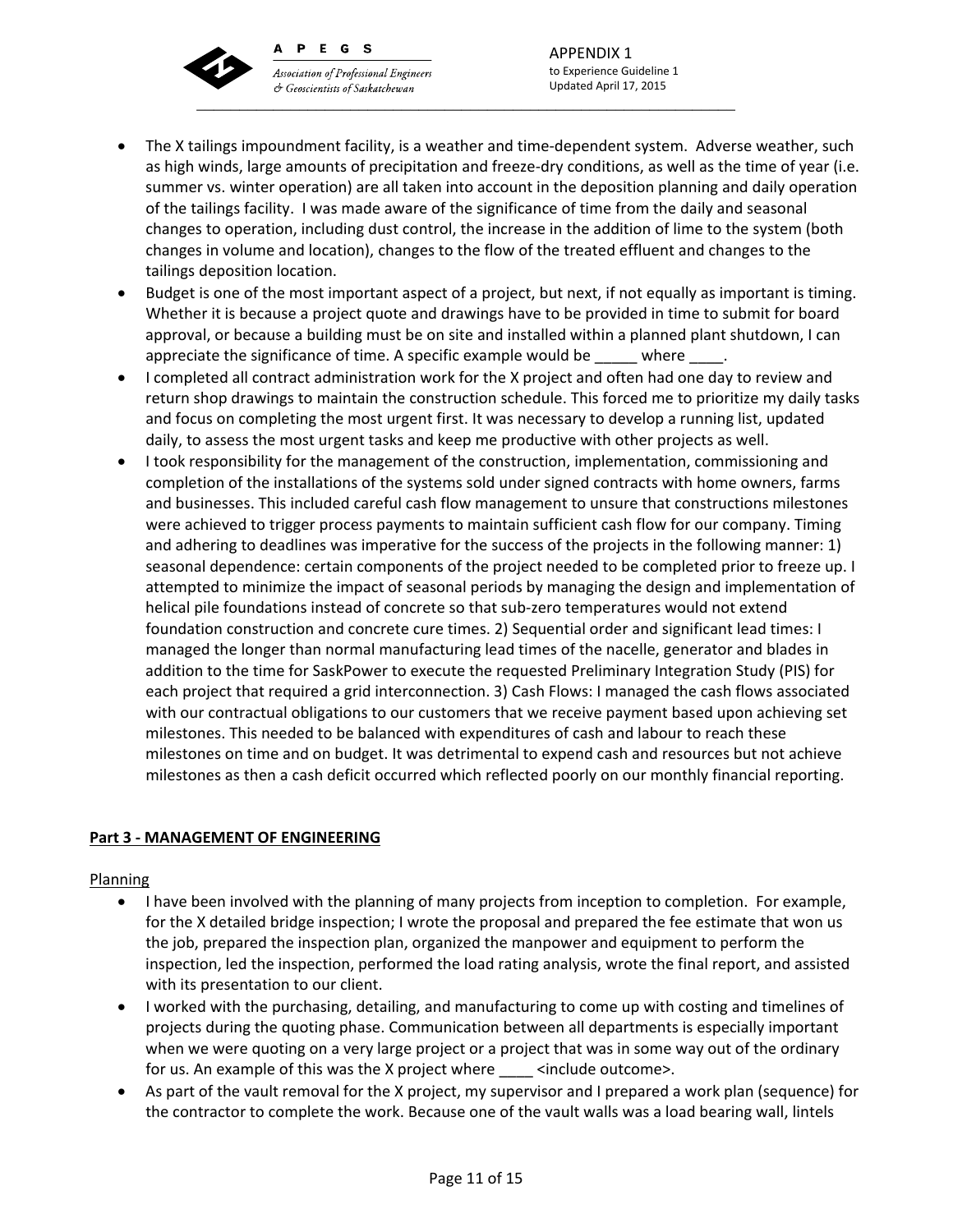

A

PEGS

**Association of Professional Engineers** & Geoscientists of Saskatchewan \_\_\_\_\_\_\_\_\_\_\_\_\_\_\_\_\_\_\_\_\_\_\_\_\_\_\_\_\_\_\_\_\_\_\_\_\_\_\_\_\_\_\_\_\_\_\_\_\_\_\_\_\_\_\_\_\_\_\_\_\_\_\_

APPENDIX 1 to Experience Guideline 1 Updated April 17, 2015

had to be installed in the wall prior to the lower portion being removed. This involved a highly coordinated effort between the trades to cut the existing wall, install the steel, cut and remove vertical sections on the wall to install steel columns and then remove the wall from under the new steel support system. I reviewed the work plan with the contractor and visited the site throughout the process to monitor the progress and answer any questions or concerns the contractor may have. The wall was successfully removed as planned.

# **Scheduling**

- As part of the proposal process, I developed detailed schedules for completion of our services. The development of these schedules ensured client's project delivery dates would be met and assisted us in the preparation of the cost estimates for our engineering services. A specific example is \_
- Due to the complexity and issues revolving around manpower, it took a concentrated effort from everybody involved to keep the project moving forward to meet the scheduled turn over dates. Manpower onsite was increased to accelerate when some systems fell behind and night shifts and weekend shifts were added when necessary to decrease congestion in work areas and to advance schedule and lagging tasks. A specific example is \_\_\_ where \_\_\_\_ <include outcome>.
- More often than not, I'm working on a number of projects at a time (up to X projects at once), as well as having normal day to day activities. Scheduling my time so that everything gets done when it's supposed to, is essential.

## Budgeting

- As part of the proposal process, I developed detailed cost estimates for our engineering services for a number of clients. These cost estimates, while competitive, included our fess required in order to complete all aspects of the proposed project as outlined in the Request for Proposals. After the successful award of a project, I calculated preliminary budgets for presentation to the client for completion of the proposed work. These budgets included contingencies, general requirements, and contractor overhead and profits. As projects progressed towards tender stage, I constantly adjusted these detailed budgets as quantities and unit costs were updated.
- I build and maintain budgets for the project mentioned in the report. This involved working with the purchasing department to obtain fabrication estimates and costs of procuring the required equipment. In addition, I also worked with the maintenance crew planner to estimate the man hours required to determine anticipated costs for installation. The project I was working on was part of a larger capital budget, so I also ensured the costs would be appropriate for the capital budget as well.
- I prepared a preliminary budget for the structural cost of the X project prior to the project being tendered. The structural budget was necessary to ensure our design fell within the owner's overall budget for the project. I prepared the budget by calculating quantities of steel and concrete for the project. I then multiplied the quantities by dollar values we have typically seen on past projects for similar structural systems using steel and concrete. I found our estimated structural budget was within the amount allotted for the structure and we made no design revisions. Additionally, after the project was tendered, I compared my tendered numbers to my projected numbers and found the two values were within several percent of each other.

#### Supervision

As a project manager, I was responsible for the successful completion of  $\_\_$  <number> projects during this reporting period. This required the coordination of \_\_ <number> other employees within our department and the allocation of our resources. This typically involved the supervision of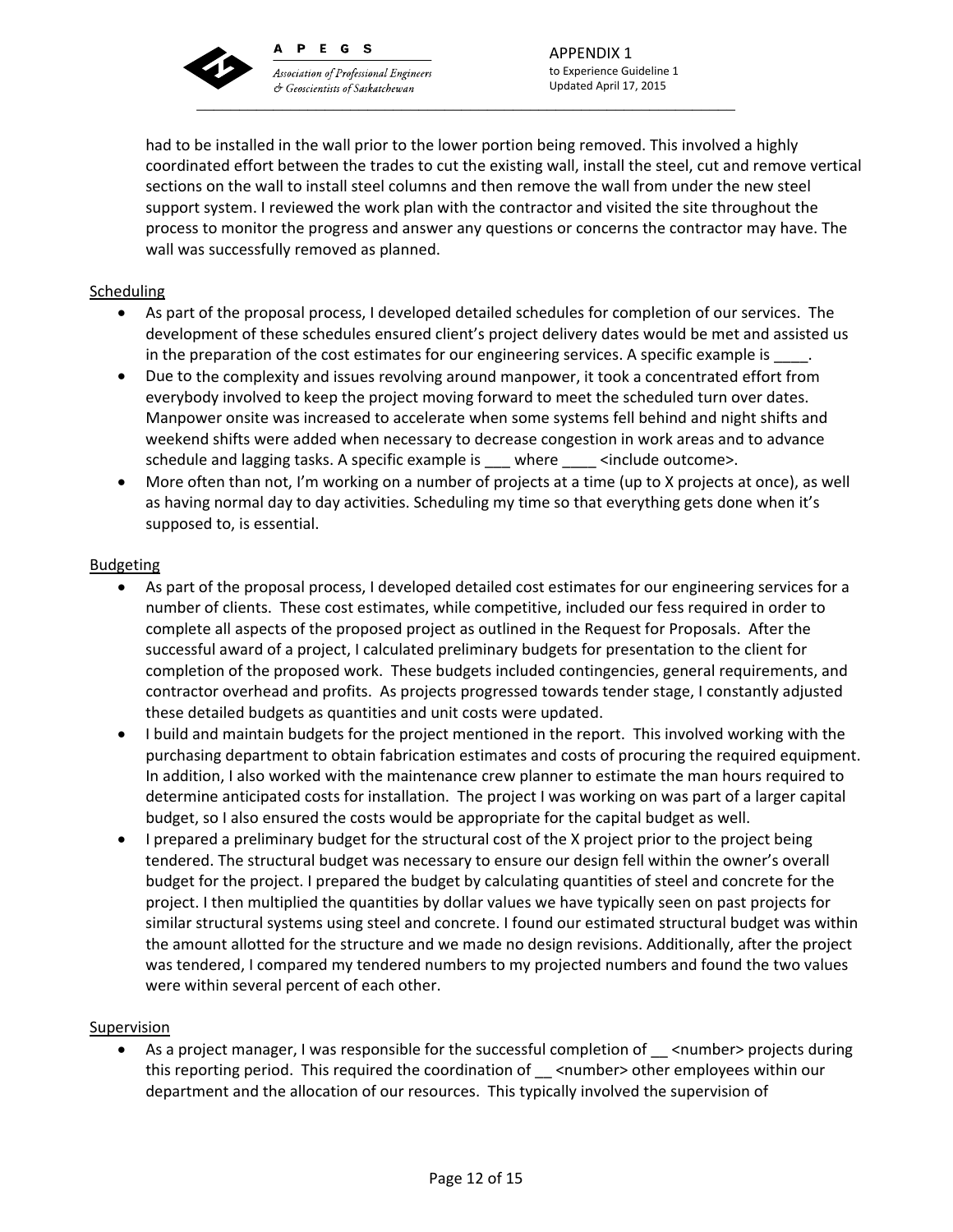

PEGS  $\mathbf{A}$ 

Association of Professional Engineers & Geoscientists of Saskatchewan \_\_\_\_\_\_\_\_\_\_\_\_\_\_\_\_\_\_\_\_\_\_\_\_\_\_\_\_\_\_\_\_\_\_\_\_\_\_\_\_\_\_\_\_\_\_\_\_\_\_\_\_\_\_\_\_\_\_\_\_\_\_\_

technologists for drawings and calculations, and intermittently providing technical assistance to other engineers when required.

 I was required to fill in for the site chief engineer during his time off. This accounted for approximately 10 days per month. My added responsibilities included: lining up work for the junior engineers and technicians, reviewing their completed work and scheduling day and night shift manpower. I was also responsible for attending the managers meeting to coordinate work with the other departments and client contract meetings to present the department's progress.

# Project control

- As a project manager, I was in control of numerous projects through all phases of the work until its completion. As a client's representative, I monitored and controlled project progress through chairing of weekly/bi‐weekly construction meetings and enforcing the contract specifications to ensure that the contractor would complete the work within the project schedule and remain within the client's budget. As my company's representative, I ensured that our project team stayed within our allocated budget through monitoring costs/expenditures and by assisting with the preparation of monthly invoices to our clients.
- The past 24 months have given me a much greater appreciation for change management and budgeted vs actual costs. As we were overseen by an EPCM company, one of my primary duties was to prepare requests for change orders, field work instructions and design initiation requests to deal with changes on the work site. It was vitally important that I followed strict procedures wherever there was a change that would lead to a cost or schedule impact. I was also required to track actual costs and compare to the original budget and justify whether any costs over runs were justified by the contractor or not. I also gained a greater awareness of tracking delays and the importance of addressing delays in the contract document, such as, in the X project where \_\_\_\_ <explain what happened>.
- I become involved with the X renovation project after the building owner relieved the previous structural engineer of his project obligations. I was responsible for providing structural solutions to suit the owner's floor plan as well as addressing structural conditions discovered on site. I worked with the contractor to develop a plan that allowed the store to remain open and allowed the contractor to complete the work in a series of steps. The structural design concept was developed on site with input from the contractor regarding feasibility of installation and capabilities of his company. Although the project timeline was longer than the owner initially desired, the project was successfully completed and the building owner was satisfied with the finished project.

# Risk assessment

*Examples will be added when they become available.*

# **Part 4 ‐ SOCIAL IMPLICATIONS OF ENGINEERING**

# Value and benefits to the public

 The value and benefits of engineering works to the public of the many of the projects that I have been involved with, ensures that the bridges and structures that we inspect are safe for public use. These projects have provided me with a heightened awareness of the potential consequences of our work and the effect it can have on the public. For example, the x Bridge detailed inspection led to the recommendation of temporary closing the bridge to vehicular traffic until certain repairs could be made to key components of the trusses. The analysis also needed to include an assessment of the bridge for pedestrian use only to ensure the safety of the traveling public.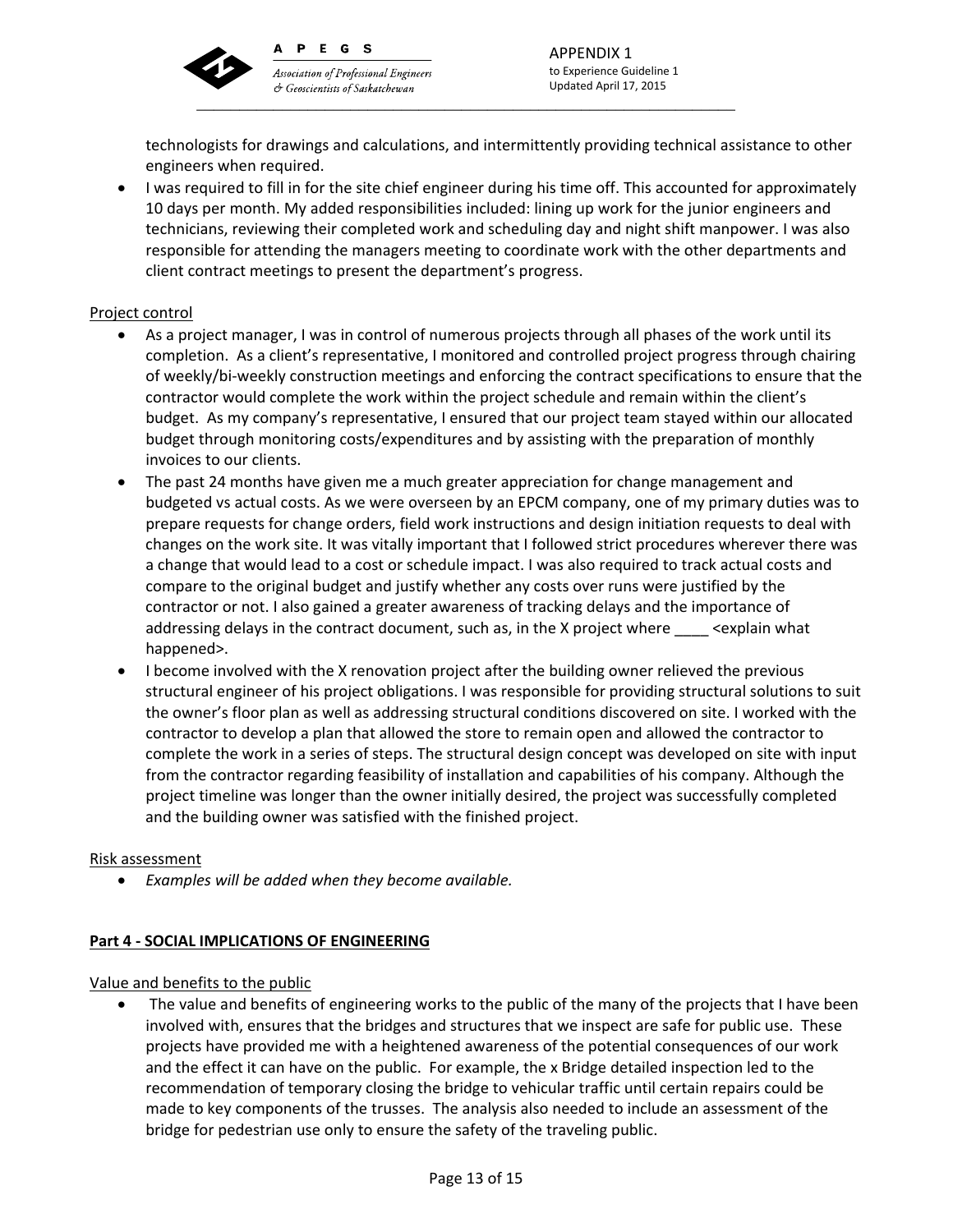PEGS  $\mathbf{A}$ **Association of Professional Engineers** 

& Geoscientists of Saskatchewan



APPENDIX 1 to Experience Guideline 1 Updated April 17, 2015

 The X project will enhance the delivery of educational services for the grade k‐8 students. Designed with many energy efficient concepts and elements, it will be a comfortable and inviting place of learning. I had the opportunity to design several interesting structural components within the building such as the stairs and front entrance canopy. The structure, together with furniture that will be supplied to the building, is intended to create a curiosity in students that motivates them to ask questions and learn. Additionally, being a school, it is designed with high importance factor which means it is designed for higher snow and wind loading to potentially allow for the school to be a place for shelter following a severe weather event.

# Safeguards and mitigating adverse impacts

- For our clients that are public agencies, I provide additional benefits to the public with the value engineering we provide as every detailed investigation typically is accompanied by a life‐cycle cost analysis, providing our clients with the most viable, least cost alternative.
- I have become more aware of the need for safeguards when it comes to building occupant safety, specifically handrails and guardrails. I was asked to investigate handrail and guardrail components for balconies located on the X project. The handrails installed on the balconies were loose and deflected considerably under the weight of one person leaning against them. While investigating, I found the handrails were not installed as per the stamped engineered drawings. Critical pieces of wood blocking below the deck were left out which prevented the handrails from being securely fastened to the structure. I performed and analysis to determine the capacity of the handrails as installed and found them to be capable of resitting less than one half of the required loads for a guardrail as per part 4 of the National Building Code. I instructed the contractor to install the blocking and fasteners as specified in the original drawings to bring the structure in compliance with the code. This investigation made me aware of how important inspections by the structural engineer are in assuring the design intent is carried through in the field.

# Engineering activity and public at large

*Examples will be added as they become available*.

# Interest and involvement

 Through several courses that I have taken with the Saskatchewan Construction Association along with our company's own health and safety policies, I have gained an excellent understanding of the provincial's occupational health and safety requirements necessary to ensure the safety of fellow employees and the general public on each project we undertake. For example, at the initiation of each of my projects, I am required to fill out a project Risk Management Safety form outlining the potential job hazards, required personal protective equipment and precautionary measures that may be required to complete the work. Additionally, I protect the public's interests by enforcing the contract specifications for each project undertaken as they pertain to health and safety (i.e. work zone safety, tail gate meetings, hazardous materials, emission controls etc.).

# Significance of regulatory agencies

 I have developed an appreciation of the role of regulatory bodies on the practice of engineering. These agencies provide the minimum guidelines that must be met to ensure the safety of the general public. For example, using the CSA‐S6‐00 Canadian Highway Bridge Design Code and National Building Code in limit states design ensures that the correct load factors are used in order to safeguard the public. For example, as I perform a load rating analysis on X bridge, I used the appropriate modification and load factors to ensure that the structure can safely carry the loads placed upon it,